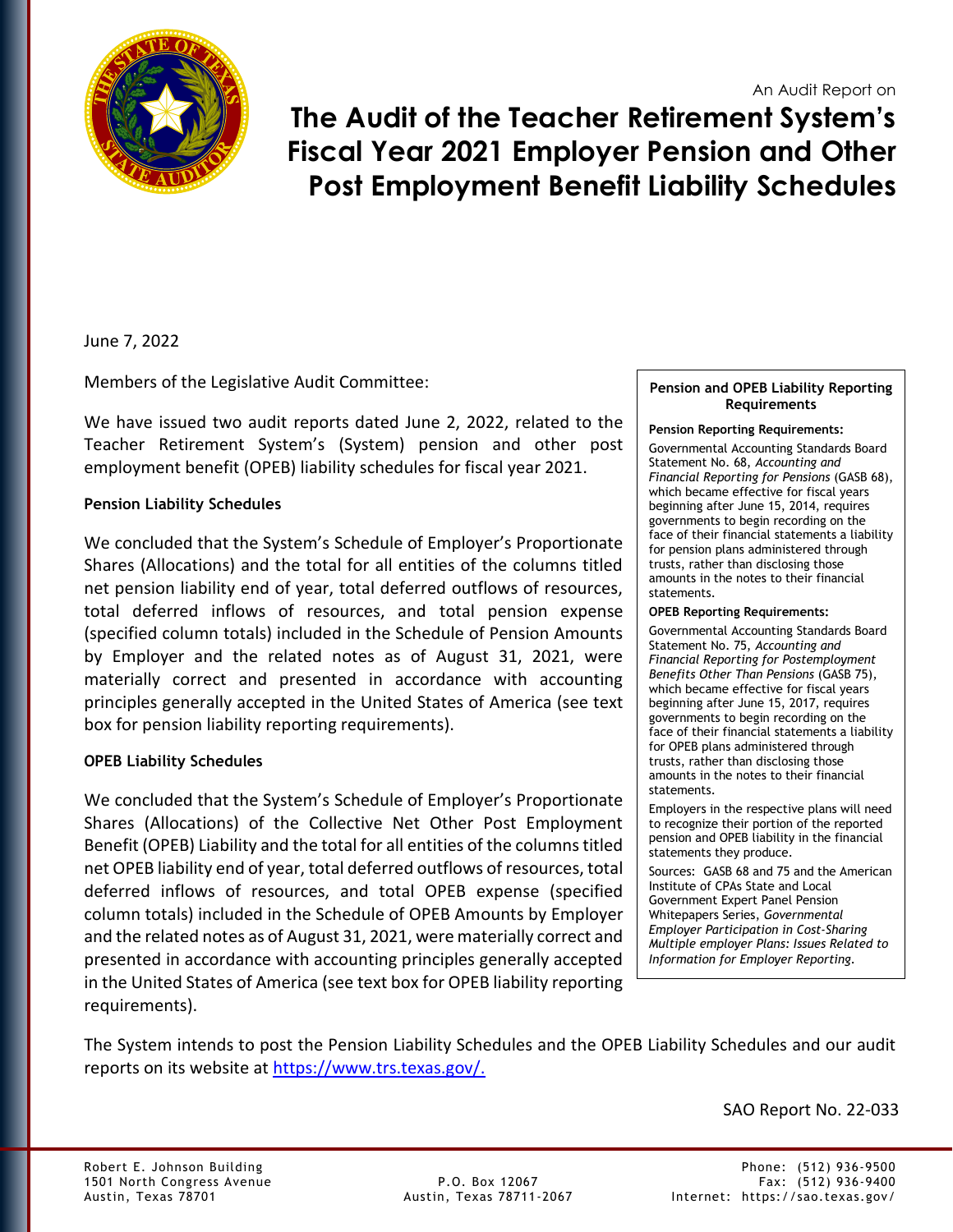Members of the Legislative Audit Committee June 7, 2022 Page 2

We also issued a report on internal control over financial reporting of the schedule amounts and on compliance and other matters as required by auditing standards. Our procedures did not identify any material weaknesses in internal control over the reporting of the schedule amounts or any noncompliance with laws or regulations that materially affected the schedules. In addition, the major internal controls that we tested for the purpose of forming our opinions on the schedules were operating effectively.

Our procedures were not intended to provide an opinion on internal control over financial reporting or to provide an opinion on compliance with laws and regulations. Accordingly, we do not express an opinion on the effectiveness of the System's internal control over financial reporting or on compliance with laws and regulations.

Auditors communicated an issue that was not material or significant to the audit objectives in writing to the System's management. As required by auditing standards, we will also communicate to the System's Board of Trustees certain matters related to the conduct of a financial statement audit.

We appreciate the System's cooperation during this audit. If you have any questions, please contact Michael Clayton, Audit Manager, or me at (512) 936-9500.

Sincerely,

Lisa R. Collier, CPA, CFE, CIDA State Auditor

cc: The Honorable Greg Abbott, Governor Teacher Retirement System Board of Trustees Mr. Jarvis V. Hollingsworth, Chairman Ms. Nanette Sissney, Vice Chair Mr. Michael Ball Mr. David Corpus Mr. John Elliott Mr. Christopher Moss Mr. James Nance Mr. Robert H. Walls, Jr. Mr. Brian Guthrie, Executive Director, Teacher Retirement System